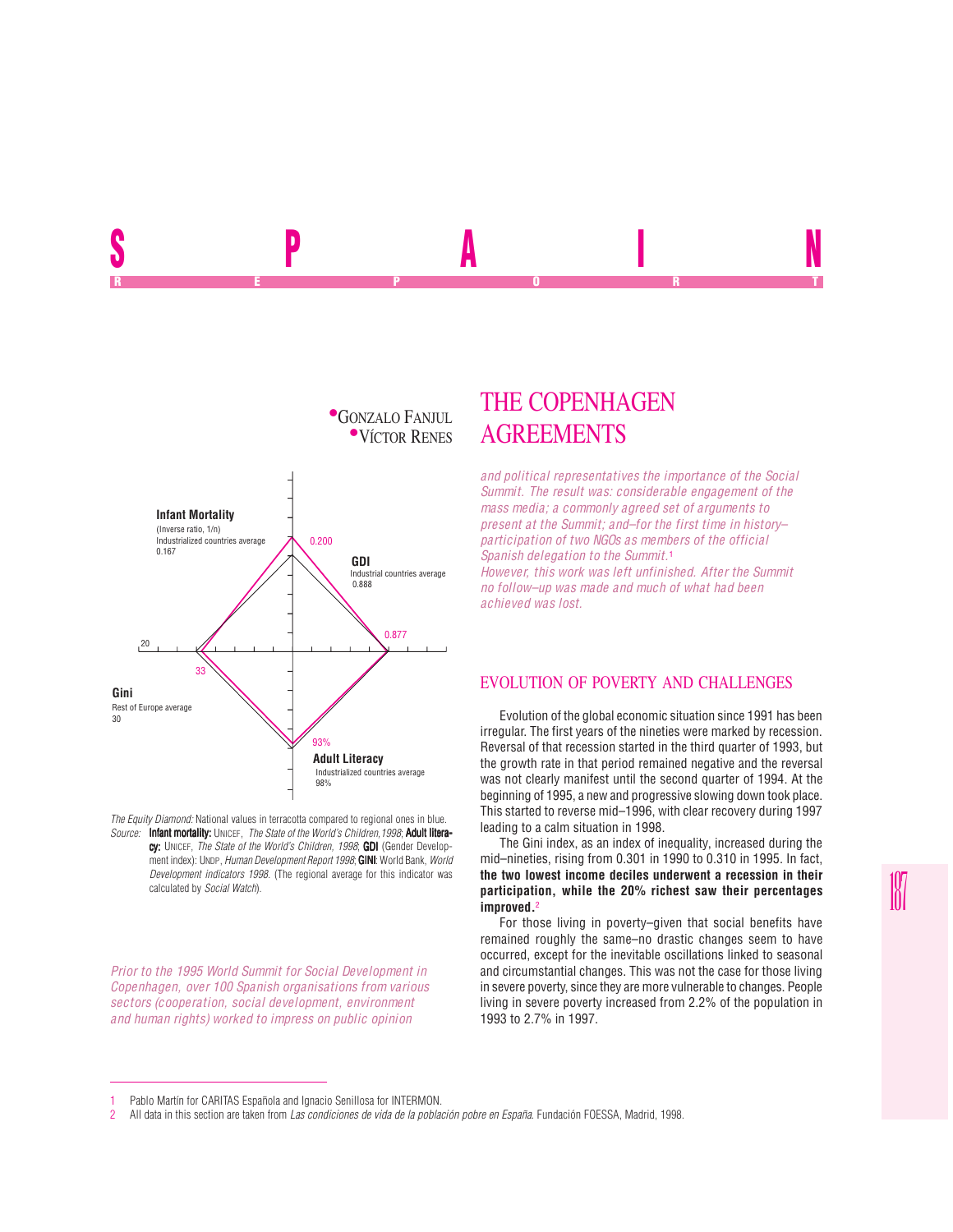Greater economic activity does not mean that those who lost their jobs in time of crisis will necessarily recover. In the unemployment/poverty relationship, the situation is not always reversable. This is not only because the unemployment rate is still high, but also because, for example, **in spite of a decreasing rate of unemployment, figures for groups of long–term unemployed, such as young people seeking their first job and unskilled women, do not fall as a percentage, they even rise.**

The basic challenge was raised by the Economic and Social Council of Spain in its report on poverty: «The preparation of a national General Plan to Struggle Against Poverty and Social Exclusion would be appropriate, making it possible to establish a set of basic measures to halt this phenomenon and also to complement plans to struggle against poverty in the autonomic context.» In this and other reports,<sup>3</sup> the necessary measures for achieving social development–including the ten commitments made in Copenhagen–are highlighted. The most salient points are:

- ¾ There is a need to prioritize **active employment policies** aimed at those people who have special difficulties in accessing the labour market as a consequence of their reduced employability and who need to develop learning formulas close to the labour market in the form of insertion enterprises, solidarity enterprises, etc.
- $\triangleright$  In the field of **social protection**, two risks should be dealt with. The first is the precariousness of protection due to changes in employment, which should be dealt with in such a way as to face not only the lack of protection of the unemployed, but also the issue of access to contributive protection. The second risk is that needy persons who should be covered by other systems such as unemployment benefits are put on the minimum income system (on welfare). Keeping people in the minimum income system generates dependency and socializes the situation outside labour activity. If social protection measures are not developed as a part of active employment policies, they run the risk of being devalued because of a lack of State budgetary support.
- ¾ The extension of **vocational training–**together with implementation of measures such as a «social guarantee» within the educational system–points to the right path. It should be underscored, however, that budgetary allocations are insufficient to develop regulations for compensating educational inequalities (as mandated in Decree 299/1996 of 28 February 1996).
- ¾ **Housing is a key factor in social exclusion.** Insufficient resources are allocated to public housing. Public expenditure on housing in Spain is about 1% of the GDP, while in the European Union it is around 2.5%. Within the Housing Plan, there is need to balance allocations for officially protected housing between general and special system housing, with

particular attention to the promotion of special system housing (housing that can be accessed by people whose income is under 2.5 times the minimum inter–professional salary –approx. USD 500).

¾ **Social services** must become comprehensive social welfare services. Insistence on better articulation between the different administrations should lead to improved financing of a network that guarantees basic benefits to needy citizens with quality services adapted to their needs.

Finally, mention should be made of the partial and sectoral social integration of various groups such as women, gypsies and immigrants. Broad, specific plans have been developed for these groups, but care should be taken to ensure that these plans are locally integrated and that sectoral and global issues are included. In this respect, emphasis should be placed on the integration of benefits provided by these services with programmes on employment, training, housing, habitat, etc.

## INTERNATIONAL CONTEXT

Spain's progress towards fulfilment of the Copenhagen commitments concerning the international context has been measured mainly with reference to development assistance towards poorer countries. Since social movements in 1995 demanded 0.7%, year after year society has reiterated its demand for enforcement of this goal as a demonstration of Spanish people's solidarity. This response to Copenhagen shows the two sides of the struggle against poverty: on one hand the demands of society, on the other, the apathy of the government. **The question is: is eradication of poverty a priority for Spanish foreign policy? The conclusion we have reached is not optimistic. In spite of promises, we do not see any clear progress.**

## OFFICIAL DEVELOPMENT ASSISTANCE

Spanish development assistance policy received an important push in 1998. The International Development Cooperation Law, for which NGOs and other sectors have long advocated, was passed after almost ten months of formalities. The new law, positively valued by nearly all social and political sectors, introduces interesting possibilities for improving the quality of Spanish cooperation, such as improvements in planning and assessment, the fulfilment of international commitments and unity in assistance management. High public awareness of the law and the consequent need for consensus, however, led to an excessively ambiguous

<sup>3</sup> Report on «Poverty and exclusion in Spain,» by the Economic and Social Council, Madrid, 1996; *Simposio sobre Políticas contra la exclusión*, CARITAS Española, Madrid, 1997.